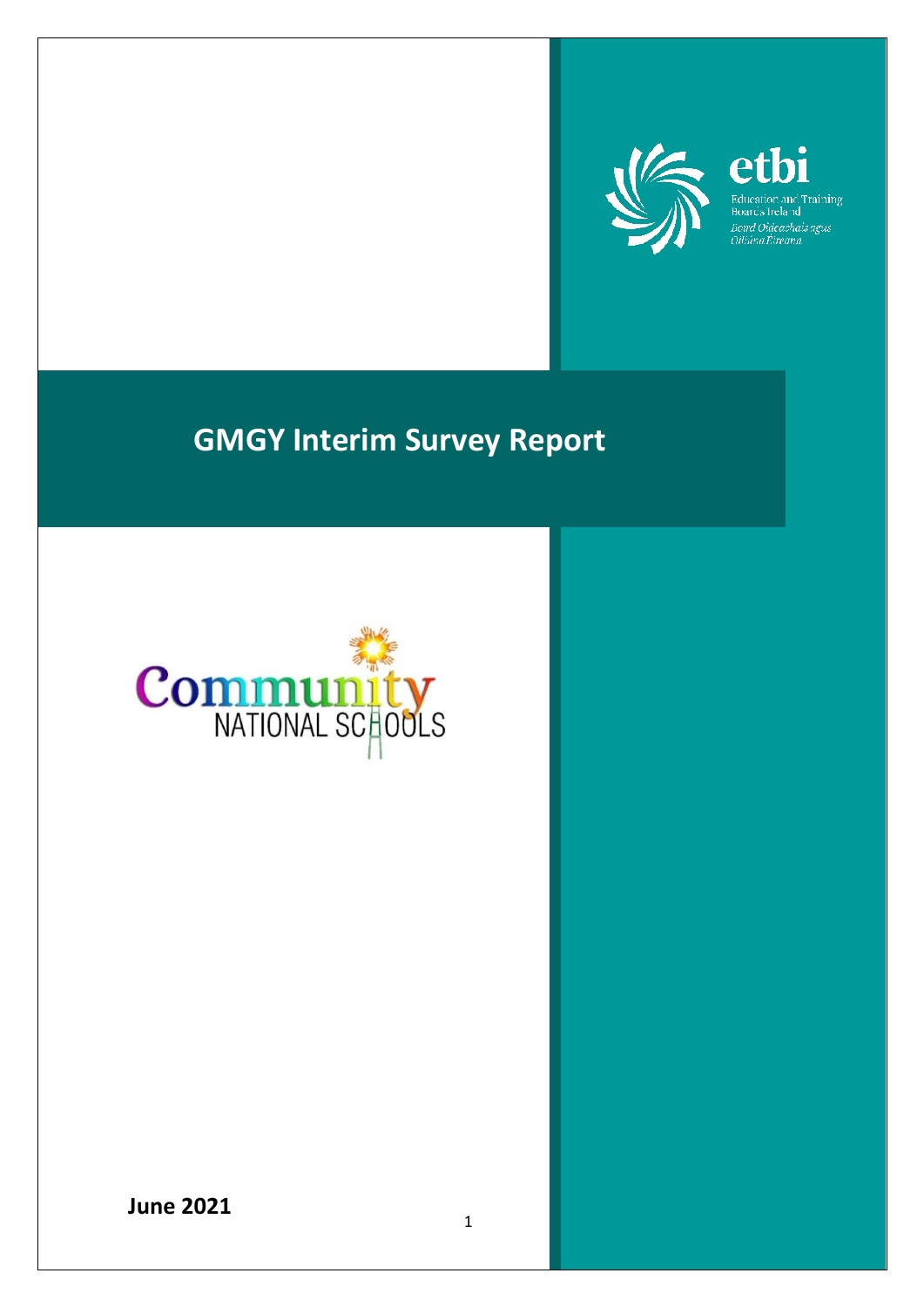

## Introduction

The GMGY Implementation Plan, which commenced in September 2020, is a two-year process which aims to:

- increase schools' appreciation of the patron's curriculum as a discrete curricular area as well as an essential element informing and supporting the multi-denominational ethos of Community National Schools
- begin to develop schools' understanding of the vision and aims of the curriculum, elements and outcomes of each strand as well as relevant methodologies and pedagogies underpinning teaching and learning in GMGY
- build schools' confidence and competence to collaboratively plan for and teach the curriculum through discrete GMGY lessons as well as integrate GMGY into other curricular areas, as well as across the school environment, and reflect on learning from their practice

Prior to the commencement of the GMGY Implementation Plan, a baseline survey on the Patrons' Curriculum for Community National Schools was conducted. A report for this survey was prepared in June 2020. This report follows on this baseline survey and report to assess the impact of GMGY Implementation to date across Community National Schools.

## Report Overview

This Interim Survey Report aims to outline the impact of GMGY Implementation between September 2020 and June 2021. The findings within this report will be considered in the revision of the GMGY Implementation Plan for 2021-2022. The report and its recommendations are based on an anonymous survey of 85 CNS teachers from 22 Community National Schools across 8 ETBs which was conducted between  $3^{\text{rd}}$  -  $18^{\text{th}}$  June 2021.

## COVID-19 Context

Of particular significance in the context of this Interim Report is the impact of COVID-19 on Curriculum Implementation this year. Notably, the Implementation process ceased for Term 2 2020-2021 given that schools were required to facilitate teaching and learning remotely.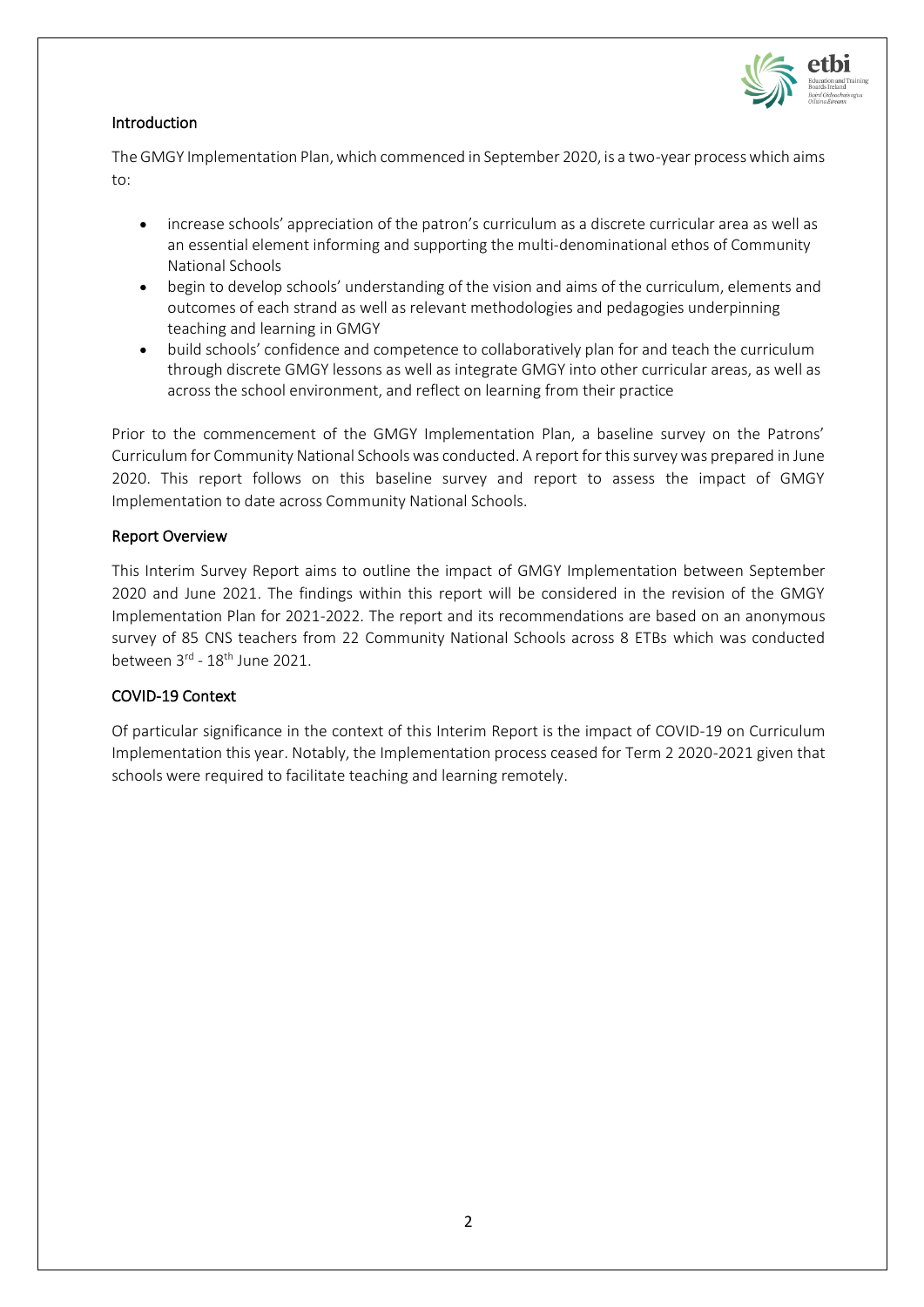

## Overall experience of GMGY Implementation

In spite of the challenging circumstances surrounding COVID-19, 77% of respondents indicated that they had either an extremely positive or positive experience of GMGY Implementation between September 2020 and June 2021. Notably, no respondents indicated that they had a negative experience of curriculum implementation this year.



## Confidence and Competence Teaching GMGY

The GMGY Implementation Plan aims to increase teacher's confidence and competence teaching the patrons' curriculum. In June 2020, 72% of CNS Teachers indicated that they had low confidence in this area. Following a year of engagement in the GMGY Implementation process, 73% of respondents indicated that their confidence and competence teaching GMGY had either increased or significantly increased.

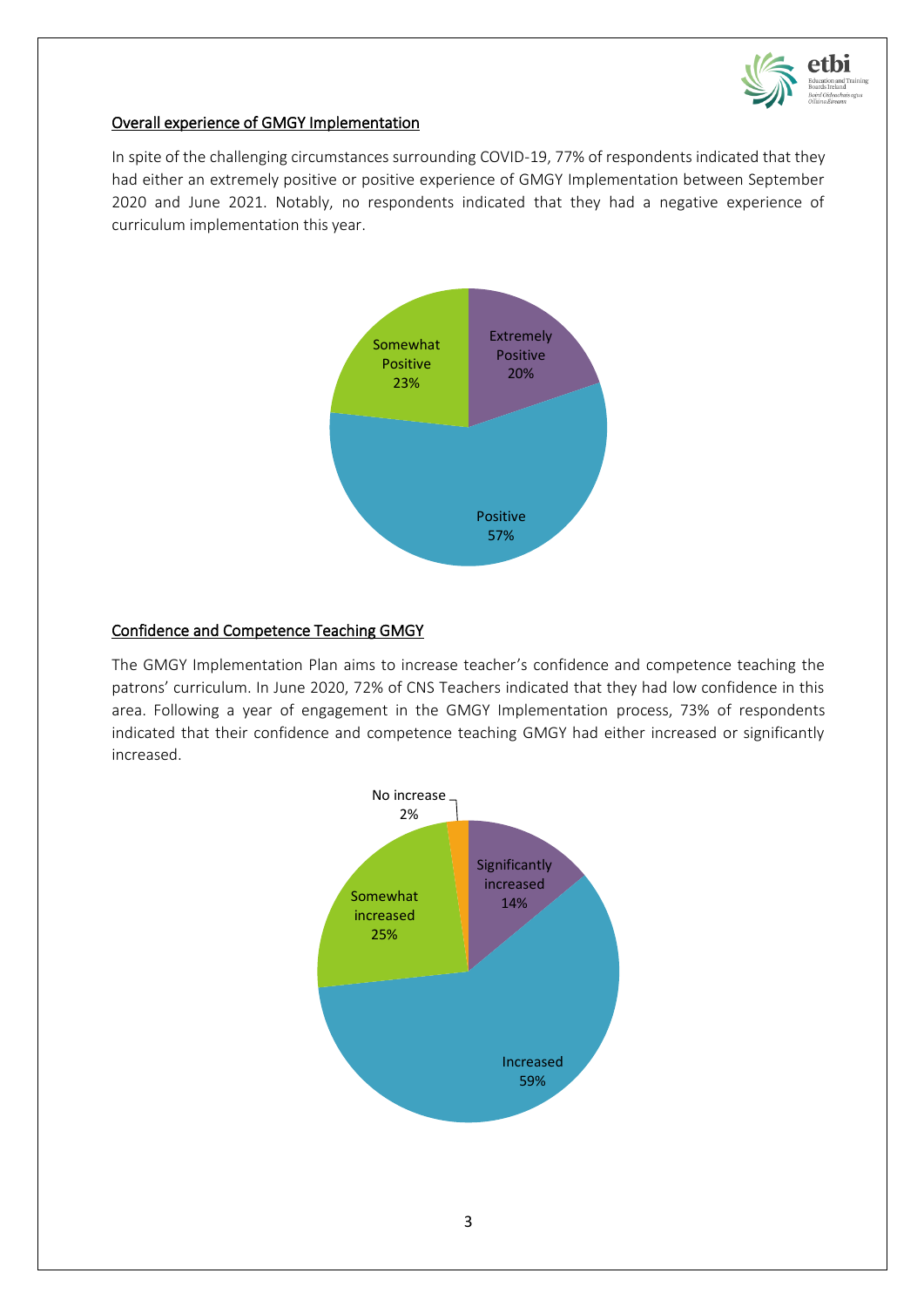

#### Confidence Teaching the Strands of GMGY

There are four strands in the GMGY Curriculum; *My Stories*, *We Are A CNS*, *Thinking Time* and *Beliefs and Religions*. Respondents' feedback indicates that teachers' confidence in each of these four strands has increased through the curriculum implementation process to date. Notably, there has been a 20-28% increase across all four strands between June 2020 and June 2021.

| Strand                    | <b>June 2020</b>                                                                     | <b>June 2021</b> |     |  |
|---------------------------|--------------------------------------------------------------------------------------|------------------|-----|--|
|                           | Percentage of respondents feeling confident or very confident<br>teaching the strand | Increase         |     |  |
| My Stories                | 57%                                                                                  | 77%              | 20% |  |
| We Are A CNS              | 52%                                                                                  | 76%              | 24% |  |
| <b>Thinking Time</b>      | 32%                                                                                  | 60%              | 28% |  |
| Beliefs and Religions 31% |                                                                                      | 55%              | 24% |  |

Despite increasing confidence in the patrons' curriculum, survey responses indicate that 78% of teachers are teaching GMGY less than the recommended time allocation, with the majority of teachers providing 2 or less discrete GMGY lessons each week. The recommendation by the NCCA for the patrons' curriculum is 2.5 hours, but 1.5 hours (three 30-minute lessons) along with integration across other areas is expected. The loss of teaching and learning time as a result of the COVID-19 pandemic likely accounts for this lack of change between June 2020 and September 2021.



*Figure 1 Number of Discrete GMGY Engagements Each Week*

#### GMGY Implementation Barriers

In their survey responses, teachers were asked to indicate the barriers to their implementation of GMGY between September 2020 and June 2021. There was consensus from most respondents that the COVID-19 pandemic and periods of remote teaching and learning posed significant challenges to schools in terms of curriculum implementation. Many respondents commented on the loss of teaching and learning time during periods of remote teaching and learning and the subsequent requirement to "catch-up" on key areas such as literacy and numeracy, which were prioritised over the patrons' curriculum when schools returned to face-to-face instruction. For some respondents, this loss of time also resulted in less opportunity for professional learning and reflection amongst teachers. Many teachers indicated that a lack of resources for GMGY was also an issue this year. This, combined with teachers' lack of familiarity with the curriculum overall, made the development of GMGY lessons challenging for some teachers.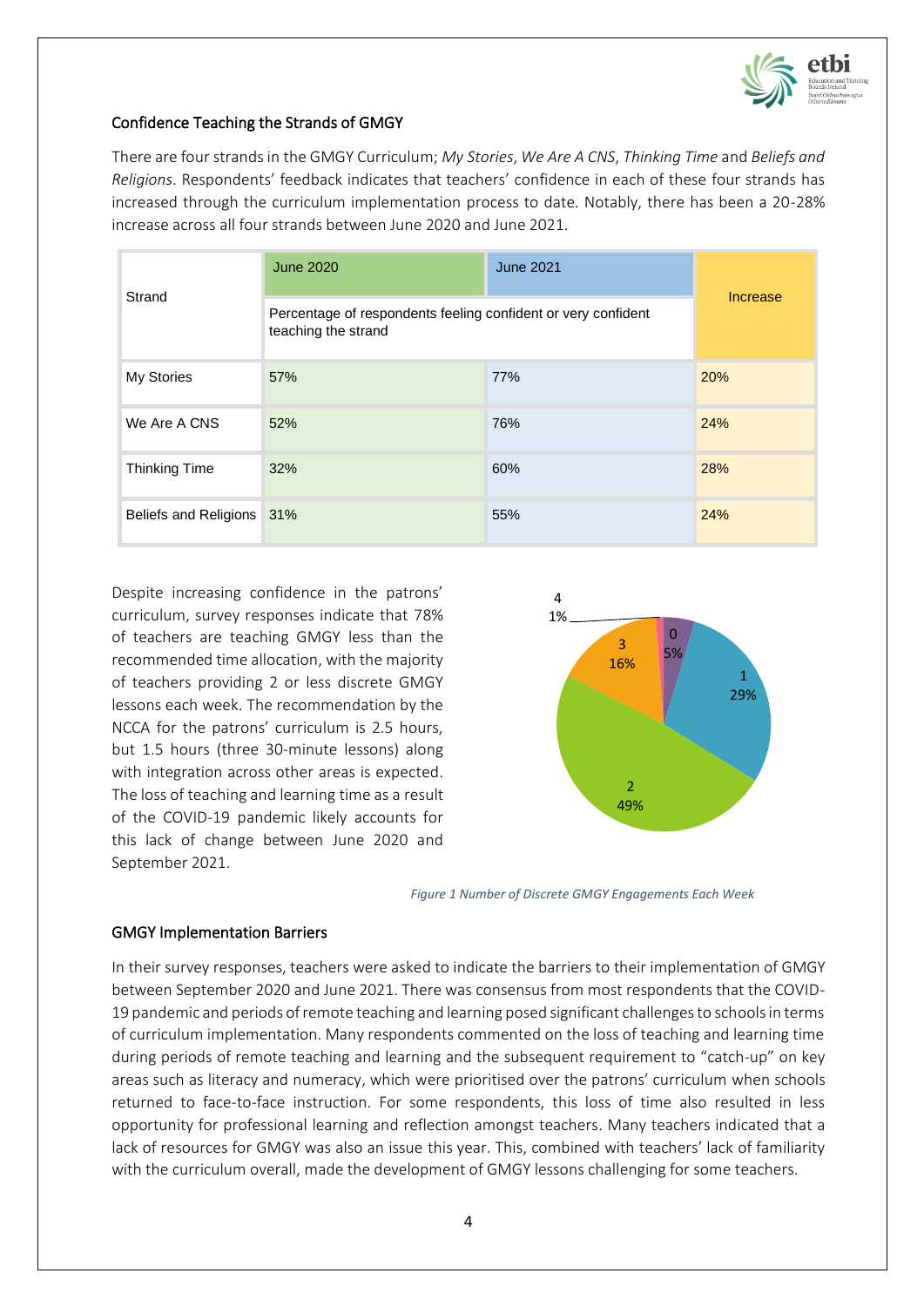

### GMGY Implementation Supports

When asked to indicate the supports which were most beneficial between September 2020 and June 2021, 81% teachers indicated that the monthly lesson suggestions from ETBI were either very helpful or helpful. In addition, many teachers indicated that the GMGY webinars provided a meaningful overview of each of the strands. According to respondents, the Webinars enabled schools to collaboratively prepare for teaching and learning in GMGY. Opportunities to prepare for teaching and learning as well as the associated support materials were also beneficial, according to respondents. Other supports which some teachers expressed their appreciation for included their schools' GMGY Coordinator, GMGY Teach Meets, resources on the CNS website and 1-1 support for individual schools.

|                                                                     | Very<br>Helpful | Helpful | Somewhat<br>Helpful | <b>Unhelpful</b> | Did not engage<br>with this support. |
|---------------------------------------------------------------------|-----------------|---------|---------------------|------------------|--------------------------------------|
| <b>GMGY Webinars</b>                                                | 33.7%           | 45.3%   | 17.4%               | 2.3%             | 1.2%                                 |
| Preparing/Planning to teach GMGY<br>following GMGY Webinars         | 23.3%           | 51.2%   | 19.8%               | 1.2%             | 4.7%                                 |
| Teaching GMGY strands following<br>webinars and planning sessions   | 26.7%           | 48.8%   | 18.6%               | $\%$             | 5.8%                                 |
| Reflecting on GMGY Implementation                                   | 14.0%           | 47.7%   | 30.2%               | 2.3%             | 5.8%                                 |
| Monthly GMGY Lesson Suggestions<br>from ETBI                        | 47.7%           | 33.7%   | 12.8%               | $\%$             | 5.8%                                 |
| <b>GMGY TeachMeets</b>                                              | 10.5%           | 19.8%   | 18.6%               | 1.2%             | 50.0%                                |
| 1:1 GMGY Professional Development<br>from ETBI for just your school | 19.8%           | 32.6%   | 5.8%                | 2.3%             | 39.5%                                |

#### Suggestions for GMGY Implementation 2021-2022

In reflecting on their experience of GMGY Implementation to date, respondents made the following suggestions which they feel would enhance the Implementation of Goodness Me, Goodness You! going forward. These suggestions include:

- suggested resources/lists (e.g. books, videos, PowerPoints and concrete resources)
- suggested lesson ideas and sample lessons (workbooks, a GMGY programme)
- more methodology suggestions
- sample plans/templates
- support with learning outcomes
- wider range of professional development opportunities (e.g. face-to-face professional development, webinar recordings, alternatives to webinars, teach-meets, team planning, 1-1 support for schools, greater time for sharing/reflection)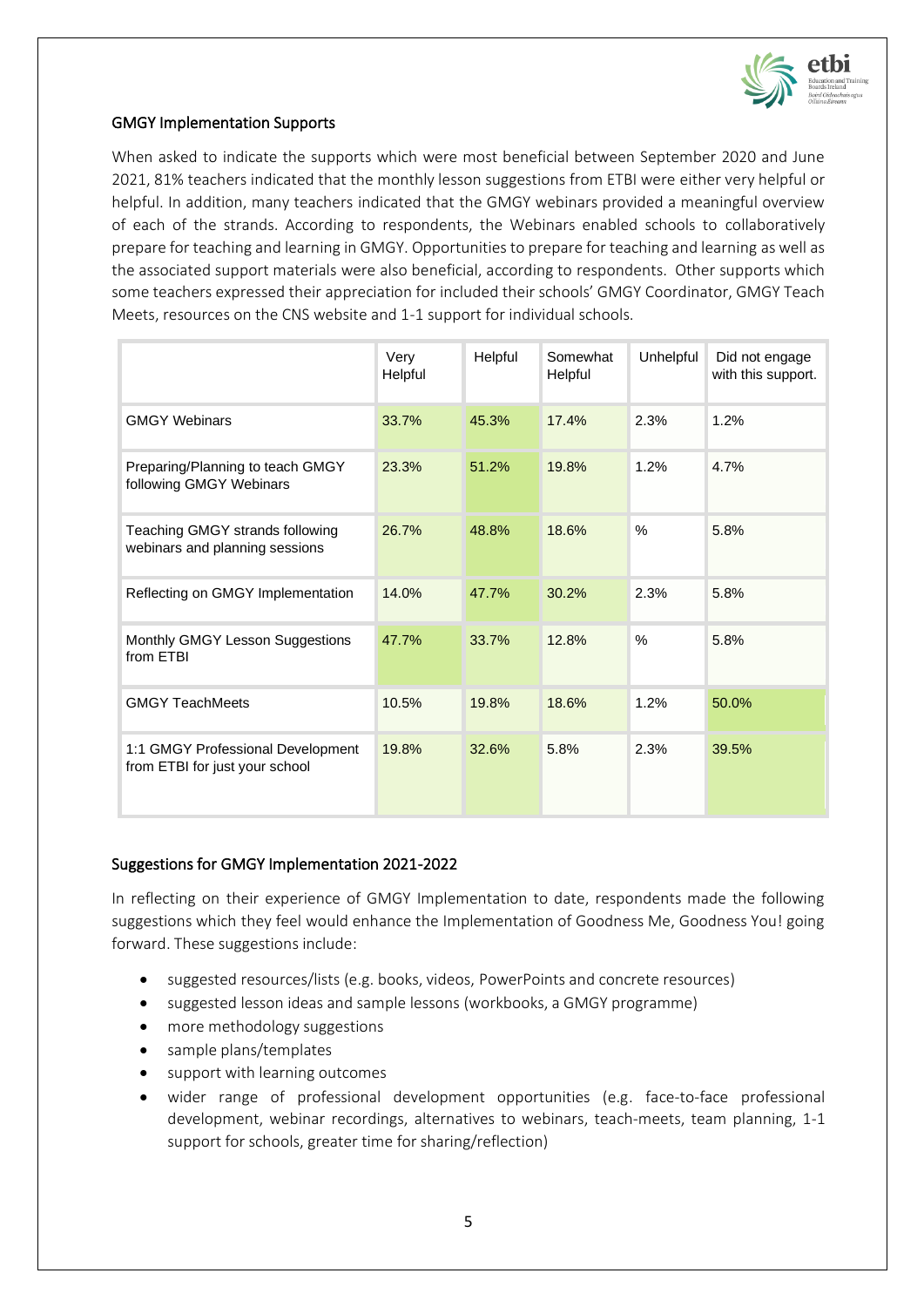

### **Conclusion**

This report on the Interim GMGY Implementation Survey will inform a revision of the GMGY Implementation Plan for 2021-2022. This report, along with individual ETB reports, will be circulated to Chief Executives and Directors of Schools in advance of the next academic school year. The report will also be forwarded to CNS Principals' and GMGY Coordinators. A final report on Phase 1 of GMGY Implementation will issue in June 2022.